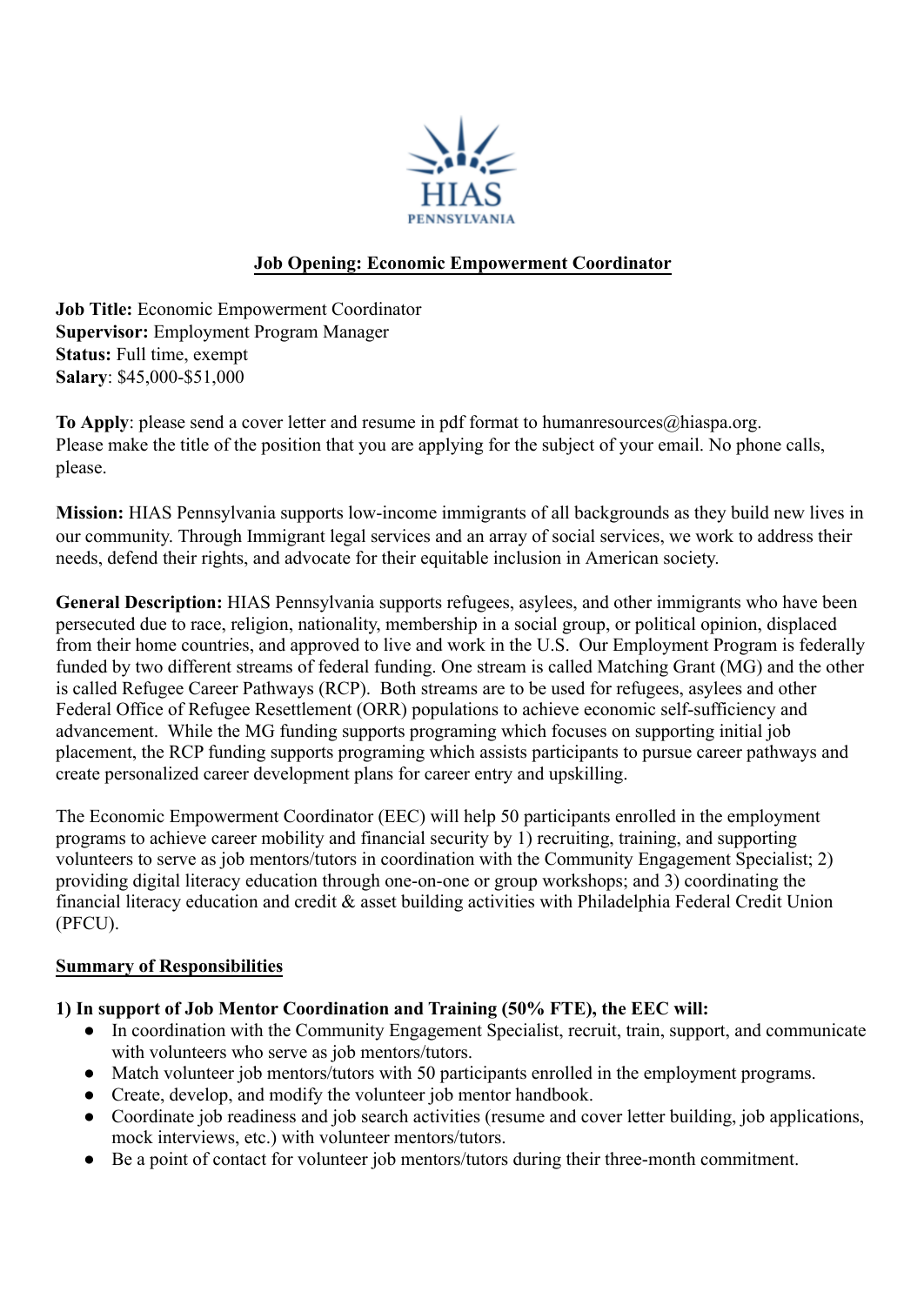• Conduct monthly check-ins with volunteer job mentors/tutors and track their volunteer hours for the funder requirement and reporting purposes.

# **2) In support of Digital Literacy (DL) Education (25% FTE), the EEC will:**

- Provide DL education by coordinating with the RCP Coordinators at HIAS PA and JFS Ann Arbor, and HIAS, Inc. for those enrolled in the RCP program.
- In collaboration with HIAS, Inc., create, develop, and modify the DL education curriculum by assessing DL education needs of our clients and managing DL instruction.
- Check in with the participants to ensure access to and utilization of online vocational training courses and programs such as Coursera, Voxy Engen, and Cell-Ed.
- Provide guidance and assistance to volunteer job mentors/tutors regarding pedagogical methods/approaches to DL education and support.

# **3) In support of Financial Literacy (FL) Education (25% FTE), the EEC will:**

- Coordinate with the PFCU FL Educator to provide agency-wide bi-monthly FL workshops. Maintain attendance records.
- In partnership with the PFCU FL Educator, create, develop, and modify the FL workshop curriculum that focuses on topics around understanding, establishing, and maintaining credit; saving and budgeting; debt, mortgages, and loans; and identifying theft, scams, and safety.
- Assess FL education needs of employment program participants and manage FL instruction.
- In coordination with the PFCU FL Educator and staff, assist 50 employment program participants to open either a credit builder loan or a secured credit card.
- Follow up with the participants and track their status on these credit building activities.

# **Qualifications:**

- Bachelor's degree required.
- Case management, volunteer management, digital literacy education, or financial literacy education experience required. Experience working with refugees and/or immigrant populations a plus.
- Ability to exercise sound judgment in decision-making practices.
- Strong organizational and time management skills.
- Ability to work independently as well as within a team with strong interpersonal skills.
- Ability to maintain confidentiality and professional boundaries as required and appropriate.
- Able to identify challenges and work collaboratively with the Employment Program Manager to recommend solutions.
- Fluency in one or more of our most relevant languages (Russian, Ukrainian, Swahili, Arabic, French, Dari, Pashto, Farsi, or Burmese) a plus.
- Excellent verbal and written communication skills. Ability to communicate effectively through a  $3<sup>rd</sup>$ party interpreter.
- Strong computer skills, including Microsoft Office and Google Workplace applications.
- Current (within one year) PA Criminal Background check, PA Child Abuse Clearance, and FBI Fingerprint Check.
- Proof of COVID vaccination and booster. Ability to work in the office three days a week (as of June 1, 2022).

# **Benefits:**

This is a nonexempt position; salary is commensurate with experience. Employment package includes comprehensive health care insurance coverage, 403(b) employer contribution retirement account, and very generous paid holiday leave and vacation provisions. Diverse candidates are encouraged to apply.